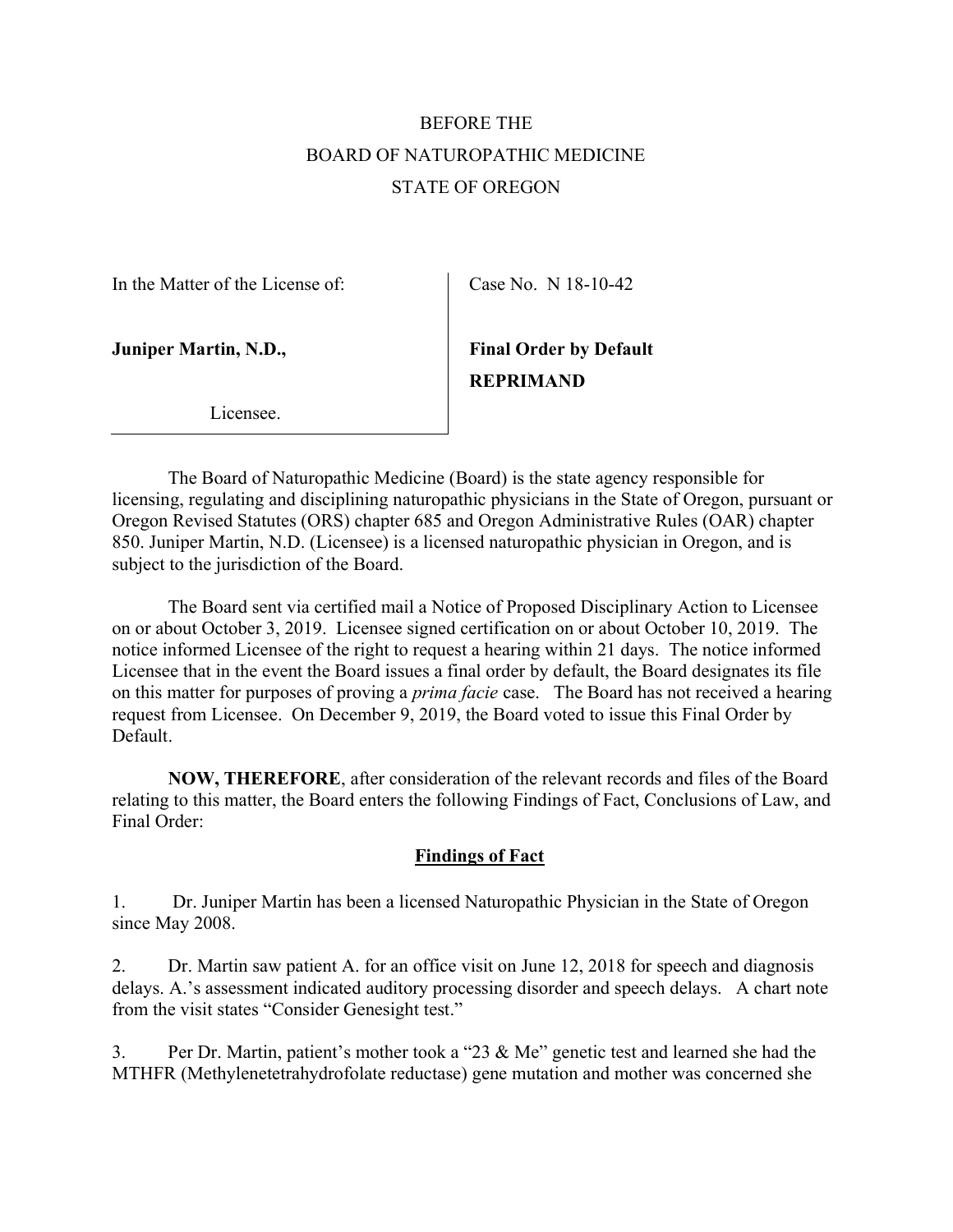passed the mutation onto patient A. Dr. Martin suggested A. take a "Genesight test" to determine if A. had the gene mutation because it required less of a saliva sample than the "23  $\&$  Me" test.

4. Dr. Martin collected a buccal sample from A. during an office visit on July 18, 2018. The sample was used to perform a "Genesight test" on July 31, 2018.

5. Per A.'s "Patient Medical Record Information" submitted to Genesight, Dr. Martin diagnosed A. with refractory moderate to severe depression; migraine without aura; ADHD; major depressive disorder, recurrent, moderate; anxiety disorder, unspecified.

6. Dr. Martin stated she could not, and did not diagnosis, A. with refractory moderate to severe depression; migraine without aura; ADHD; major depressive disorder, recurrent, moderate; anxiety disorder, unspecified, as listed in his "Patient Medical Record Information" sheet submitted to "Genesight" because he was too young.

7. Dr. Martin stated a "Genesight" representative told Dr. Martin to fill out and submit the "Patient Medical Record Information" with afore stated diagnoses so all of the test parameters could be run. Dr. Martin stated she listed the diagnoses on A. "Patient Medical Record Information" and submitted that form per the recommendation of the "Genesight" representative.

### Conclusions of Law

 Dr. Martin listing false diagnoses on A.'s "Patient Medical Record Information" and submitting that form with the false information to "Genesight" for the purposes of conducting a genetic test is a basis for discipline under ORS 685.110 (14) ("Engaging in any conduct or practice contrary to a recognized standard of ethics of the profession  $***$ ) and 685.110 (23) (Violating any provision of this chapter or rules adopted by the Board). The relevant recognized standard of ethics of the profession and rule that was violated is OAR 850-050-0010(1)(b)(C, the failure to act in accordance with the American Association of Naturopathic Physicians Code of Ethics as adopted by the Board, specifically the provision in the American Association of Naturopathic Physicians Code of Ethics that states

Honesty – A naturopathic physician shall conduct himself or herself in an honest manner; shall not represent him or herself to patients or the public in an untruthful, misleading, or deceptive manner; and shall not engage in advertising that is false or deceptive."

The false diagnoses listed on the "Patient Medical Record Information" constitutes conduct in